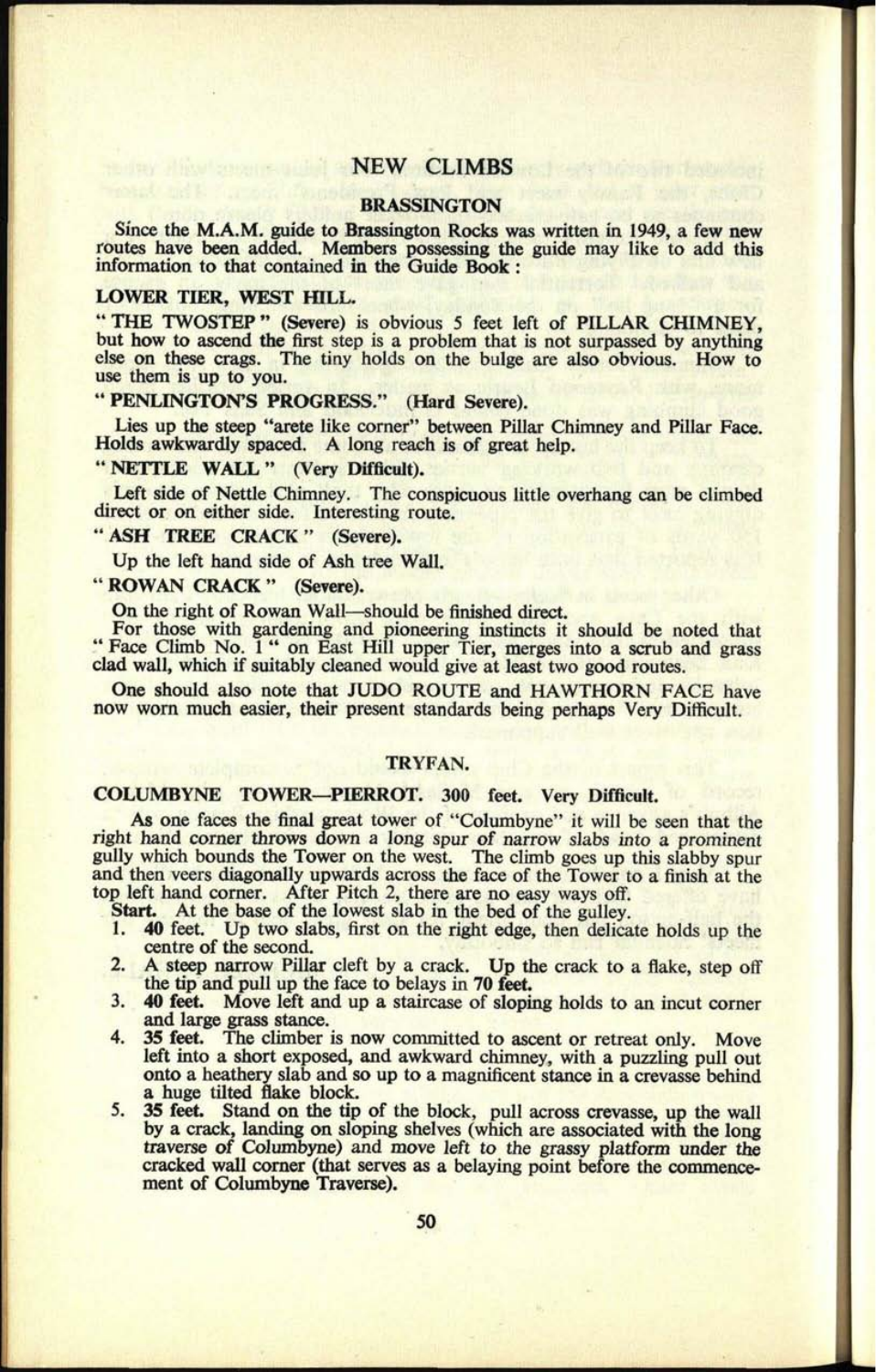- 6. 25 feet. Up the inside corner of the cracked wall to a sloping groove and <sup>a</sup>belaying nook. (This corner had previously been ascended by P. Knapp, K. Clarke, and Trevor Baugh, of the M.A.M., who wished to escape from Columbyne without doing the exposed traverse).
- 7. 55 feet. Move out left, low down on slabs, and so to a spike (running belay) then continue left onto a sloping foot shelf and climb directly up the final nose of the tower. An exhilarating and very exposed finish on magnificent holds.

Eric Byne, Charles Ashbury, Brian Jones, Brian Wood, Martin Allbutt, John Turner, Miss Margaret Thomas, Miss Iris Weighell. 6.8.53.

# " THE CANNON RIDGE "-(West face).

### 1,175 feet. Just Very Difficult in Nails.

This is probably the longest continuous rock ridge on Tryfan, of which 400 feet is steep and gives pleasant rock climbing. The remainder always gives enjoyable and continuous scrambling, all the way to the Nortli Ridge.

The climb is situated centrally on the mass of rock that lies between Castle Rocks and the V. Buttress—an area described unworthily in the present Tryfan guide as " giving excellent scrambling." Strange it is that such a fine section of steep ridge should not have previously been climbed !

The best approach is up the long tongue of bilberry and grass which leads up to the scree which comes down between the West Face and the Brag Rocks.<br>A path takes one quite high and easily. The large "Cannon Rock" is situated<br>on the lowest section of the ridge, about on a level with the base of C

Below the "Cannon" lies a curving rock spur of 150 feet, quite continuous, and giving interesting scrambling.

Start. At the base of the curving spur below the "Cannon Rock."<br>1. 150 feet. To the "Cannon." starting with a little chimney, then

- To the "Cannon," starting with a little chimney, then go as you please problems, some quite hard if you wish.
- 2. 100 feet. Above the "Cannon" rises a very steep Tower. This is breached in the centre by a prominent chimney, quite steep, impressive, interesting, and exposed. This leads to a small ledge with belays at the foot of a fine vertical tower which is cleft by a fierce overleaning crack.
- 3. 60 feet. The fierce crack might be possible, the present route however, avoids this by going up a short crack and bulge on the right hand side of the tower and then swinging round into a corner crack which leads nicely to a nook which in turn is left by a mantelshelf on to the top of the tower. Belays.
- 4. 30 feet. Another steep rise, going out to a spike on the right corner, and then up a bulge on sketchy holds to a rock ledge and belays.
- 5. 60 feet. Straight ahead is a variety of ways, the best of which is "The Vice," a chimney at the left—and so up to a large leaning block. Belays.
- 80 feet. Round the block to the right, passing the protruding flake and the Crevasse, to the base of a prominent chimney. The chimney forks at 10 feet. The left branch is strongly recommended. It proves most interesting.
- 7. 100 feet. The rock now lies back at an easier angle. The best line is up the centre, trending right at 100 feet to an incut niche at the left side of <sup>a</sup> steeper block. Belays.
- 8. 25 feet. The block. Pull up the corner on surprising holds and then easily up the face.
- 9. 210 feet. The angle now deteriorates, but the rock is still continuous. At 90 feet a short rise is ascended by an awkward crack, then comes a terrace, and then a steep wall which is climbed by the steep but obvious chockstone crack.